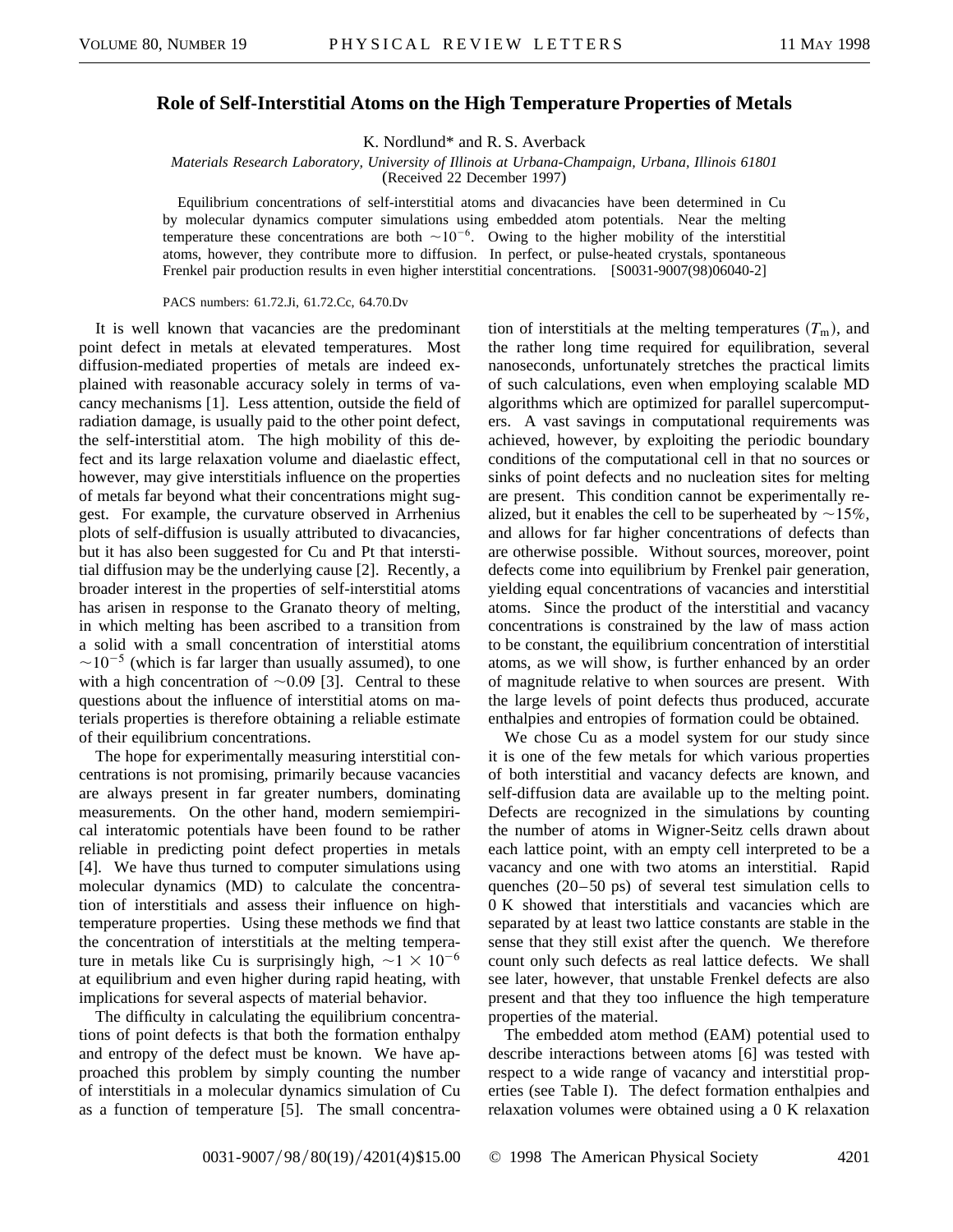TABLE I. Defect properties obtained in the present work, and experimental values where ones are available. The statistical uncertainty is given only for quantities for which it is significant compared to the number of digits given. The subscript  $v$  denotes the vacancy, 2y the divacancy, and *i* the interstitial. The relaxation volumes  $\Delta V$  are given in units of the volume per atom in the lattice  $\Omega = 11.8 \text{ Å}^3$ .

| Quantity            | Present work            | Experiment                  |
|---------------------|-------------------------|-----------------------------|
| $\Delta V_{\nu}$    | $-0.23 \Omega$          | $-0.25 \pm 0.05 \Omega$ [7] |
| $H_v^f$             | $1.27$ eV <sup>a</sup>  | $1.28 \pm 0.05$ eV [7]      |
| $S_{\nu}^f$         | $(2.3 \pm 0.2)k$        | $2.35k$ [1]                 |
| $H_v^m$             | $0.77$ eV <sup>a</sup>  | $0.70 \pm 0.02$ eV [7]      |
| $w_{0,v}$           | $510 \pm 10$ jumps/ps   |                             |
| $\Delta V_{2v}$     | $0.46 \Omega$           |                             |
| $H_{2\nu}^f$        | $2.37$ eV               |                             |
| $S_{2v}^f$          | $(5 \pm 1)k$            |                             |
| $H_{2n}^m$          | $0.26$ eV               |                             |
| $w_{0,2v}$          | $10.0 \pm 0.2$ jumps/ps |                             |
| $\Delta V_i$        | $2.0 \Omega$            | $1.55 \pm 0.20 \Omega$ [7]  |
| $H_i^f$             | $3.2 \text{ eV}$        | $2.8 - 4.2$ eV [7]          |
| $S_i^f$             | $(15 \pm 2)k$           |                             |
| $H_i^m$             | $0.081$ eV              | $0.117$ eV [7]              |
| $w_{0,i}$           | $7.6 \pm 0.3$ jumps/ps  |                             |
| $d \ln C_{44}/dc_i$ | $-31$                   | $-31$ [8]                   |
| $d \ln C'/dc_i$     | $-11$                   | $-15$ [8]                   |
| $d \ln B / dc_i$    | $-2$                    | $0 \pm 1$ [8]               |
| $T_{\rm melt}$      | $1295 \pm 5$            | 1356                        |

<sup>a</sup>Potential fitted to this property.

and the migration properties by simulating the migration of single defects (see below). The formation entropies were obtained from the high-temperature runs in large cells described below. Of particular note is excellent agreement with experiment of the dependence of the elastic moduli on interstitial concentration,  $d \ln C_{ij}/dc_i$ [8], as the large change in the shear modulus, *C*44, is central to the Granato theory. The melting point was obtained from simulating a liquid and solid in equilibrium. Our EAM potential reproduces most experimental values to within about 10%. We also found that the low-temperature formation and migration enthalpies were consistent with the equilibrium concentrations and diffusion coefficients obtained in the high-temperature runs of large systems, showing that equilibrium was indeed established in the high-temperature simulations.

We feel the overall accuracy of the potential gives a good description of a Cu-like fcc metal, if not precisely Cu. Since there is nothing special about the Cu diffusion properties compared to similar metals, the qualitative results can be expected to have bearing on other fcc metals as well. Test simulations of Frenkel pair concentrations in Cu and Au (at a few selected temperatures) with other EAM potentials [9] confirmed this expectation. For the other Cu potential we obtained the same Frenkel pair concentrations within the uncertainties as in

our main Cu simulations. In Au simulated with the experimental vacancy concentration we obtained interstitial concentrations of roughly one-tenth the vacancy concentration slightly above the melting temperature.

We use the following notation in our study. The jump rate *w* and equilibrium concentration *c* of one defect type are written [10]

$$
w = Z \nu e^{S^m/k} e^{-H^m/kT}, \qquad (1)
$$

$$
c = g e^{S^f/k} e^{-H^f/kT}, \qquad (2)
$$

where  $Z$  and  $g$  are geometrical factors,  $\nu$  is a lattice vibration rate, and *k* is Boltzmann's constant. *H<sup>m</sup>* and  $H<sup>f</sup>$  are the defect formation and migration enthalpy, and  $S<sup>f</sup>$  and  $S<sup>m</sup>$  the formation and migration entropies, respectively. The self-diffusion due to a single defect type is  $D = \frac{1}{6}r^2 f c w$ , where *r* is the jump distance in the lattice and *f* is the jump correlation factor [10]. For convenience, we introduce the term  $w_0 = Z \nu \exp(S^m/k)$ .

The migration enthalpies *H<sup>m</sup>* and preexponential factors  $w<sub>0</sub>$  of each defect type were obtained by determining their jump rates in small simulation cells over long time periods. For the vacancy and divacancy we followed the position of the defect itself to obtain the jump rates. Since interstitial migration is complex and very rapid at high temperatures, it is difficult to distinguish successive independent jumps. We therefore *defined* the number of interstitial jumps to be  $N = R^2/r^2f_i$ , where  $R^2$  is the total atom displacement in a cell with a migrating interstitial, *r* the nearest-neighbor distance, and  $f_i = 0.44$ the correlation factor for interstitial migration in fcc metals [10]. The use of this value for  $f_i$  does not necessarily correspond to the migration at high temperatures, but the description is sufficient for our discussion of self-diffusion presented later. The migration results are illustrated in Fig. 1.



FIG. 1. Jump rates of intrinsic defects in copper. The interstitial migration is derived from the total atom displacement and does not necessarily correspond to uncorrelated independent jumps (see text).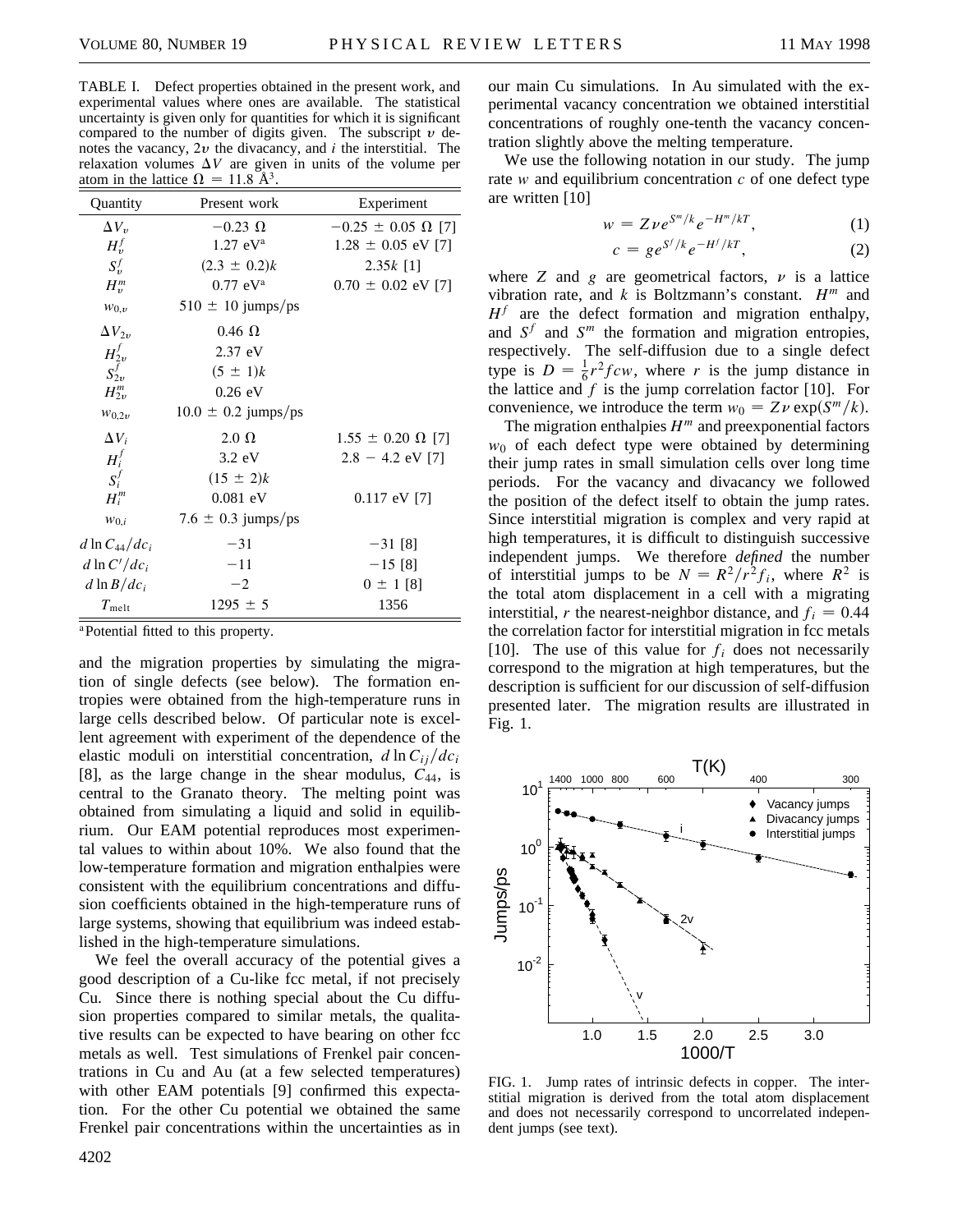To obtain the formation entropy and equilibrium concentration of vacancies we simulated a system of 250 000 Cu atoms with about equally large liquid and solid parts in equilibrium at the melting point. This simulation was run for  $\sim$ 3 ns, which was long enough for equilibration. The liquid acted as a source and sink for defects. The simulations gave an equilibrium vacancy concentration of  $11 \pm 1 \times 10^{-5}$ , yielding  $S_v^f = (2.3 \pm 0.2)k$ . At the beginning of the same run, we inserted ten interstitials in the crystalline zone. All interstitials vanished from the crystalline zone within 1 ns, and no interstitials were seen to reenter it, giving an upper limit of  $c_i(T_m) \leq 10^{-6}$  for the interstitial concentration.

A more precise determination of the interstitial concentration was obtained by simulating perfect crystalline Cu arranged in periodic cubic cells containing 32 000 or 131 000 atoms. Each of the simulations was carried out until an equilibrium value of the examined quantity was obtained, requiring times between 0.5 and 2.5 ns. Because of the large computational cost of these simulations, the number of temperatures used remained limited. Some of the simulations involved initially defect-free single-crystalline Cu, others Cu containing the equilibrium number of vacancies (since the potential accurately reproduces  $S_v^f$  and  $H_v^f$ , our vacancy concentrations correspond closely to the experimental ones). We denote the former kind of simulated copper  $Cu<sub>perf</sub>$ and the latter  $Cu<sub>vac</sub>$ . The use of periodic crystalline simulation cells allowed the significant advantage of superheating alluded to earlier, with temperatures as high as  $T_{\rm m}/T = 0.85$  possible without melting the cell. It is noteworthy that this degree of superheating agrees remarkably well with the Granato theory which predicts that the solid Cu phase is no longer metastable above 1.15*T*<sup>m</sup> [3].

The defect concentration results are illustrated in Fig. 2 for both Cu<sub>vac</sub> and Cu<sub>perf</sub>. For Cu<sub>perf</sub> the vacancy and interstitial concentrations are, of course, equal. Since the Frenkel pair concentration can be written

$$
C_{\rm FP} = g_i^{1/2} e^{(S_i^f + S_v^f)/2k} e^{-(H_i^f + H_v^f)/2kT}
$$
 (3)

the interstitial formation entropy and enthalpy can be obtained from the concentration data after subtracting the separately determined vacancy quantities. For the entropy we obtain  $S_i^f = (15 \pm 2)k$ . This large value of  $S_i^f$  is a necessary condition in the Granato theory of melting, but heretofore was largely unknown (Granato estimated a value between 10*k* and 20*k* [3]). It is noteworthy that the value 15*k* compares closely with the experimentally determined value of  $S_i^f = (16 \pm 2)k$  obtained for solid krypton using lattice parameter measurements [11]. Recent *ab initio* MD simulations also indicate that the fcc dumbbell can have a high formation entropy due to local vibrational models [12], but this work does not give a value for the entropy. Finally we note that the same value of  $S_i^f$  is obtained in Cu<sub>vac</sub>, although the uncertainties in



FIG. 2. Concentrations of vacancies  $(c_v)$ , divacancies  $(c_{2v})$ , and interstitials  $(c_i)$  in defect-free single-crystalline copper  $Cu<sub>perf</sub>$  and copper containing the equilibrium vacancy concentration  $Cu<sub>vac</sub>$ . The concentration of vacancies in  $Cu<sub>vac</sub>$  is shown for comparison with the interstitial and divacancy concentrations obtained from our simulations.

these calculations are greater owing to the far smaller concentrations of interstitials.

Obtaining good statistical averages of the number of divacancies  $[13]$  directly in  $Cu<sub>vac</sub>$  was not possible. Since the divacancy concentration is proportional to  $c_v^2$ [1], we instead determined the divacancy concentration at any given temperature by increasing the vacancy concentration beyond the equilibrium number to obtain  $c_{2y}(c_y)$ . By fitting a parabolic function to the divacancy concentrations for high values of  $c_v$ , we could then extrapolate the divacancy concentration to the lower equilibrium values of  $c_v$ . Using Eq. (2) and  $g_{2v} = 6$ we obtained a divacancy formation entropy of  $(5 \pm 1)k$ . The small divacancy concentration, which is similar to that of interstitials at  $T<sub>m</sub>$ , agrees well with recent experiments [14].

The results of these simulations have several implications for the high-temperature properties of solid metals. It supports the long-held assumption that Frenkel pair production during rapid heating of high-quality crystals provides the most rapid path back to equilibrium defect concentration [15]. Note that the production rate of Frenkel pairs in Cu near  $T_m$  is  $\sim 4\pi r/\Omega D_i c_i^2$ , or  $\sim$ 500 atom fraction/s (*r* is the interstitial-vacancy recombination radius). Similarly, fast heat pulses of metal surfaces could act as a generator of Frenkel pairs with equal numbers of interstitials and vacancies flowing into the bulk. Small defects observed experimentally during rapid heating of nearly perfect crystals may well be explained by this mechanism [16].

We also studied how the presence of self-interstitials in the cell affects self-diffusion (see Fig. 3). In  $Cu<sub>perf</sub>$  selfdiffusion presumably derives entirely from the Frenkel pairs, with the rapidly migrating interstitial dominating the diffusion process. Comparison of the data for